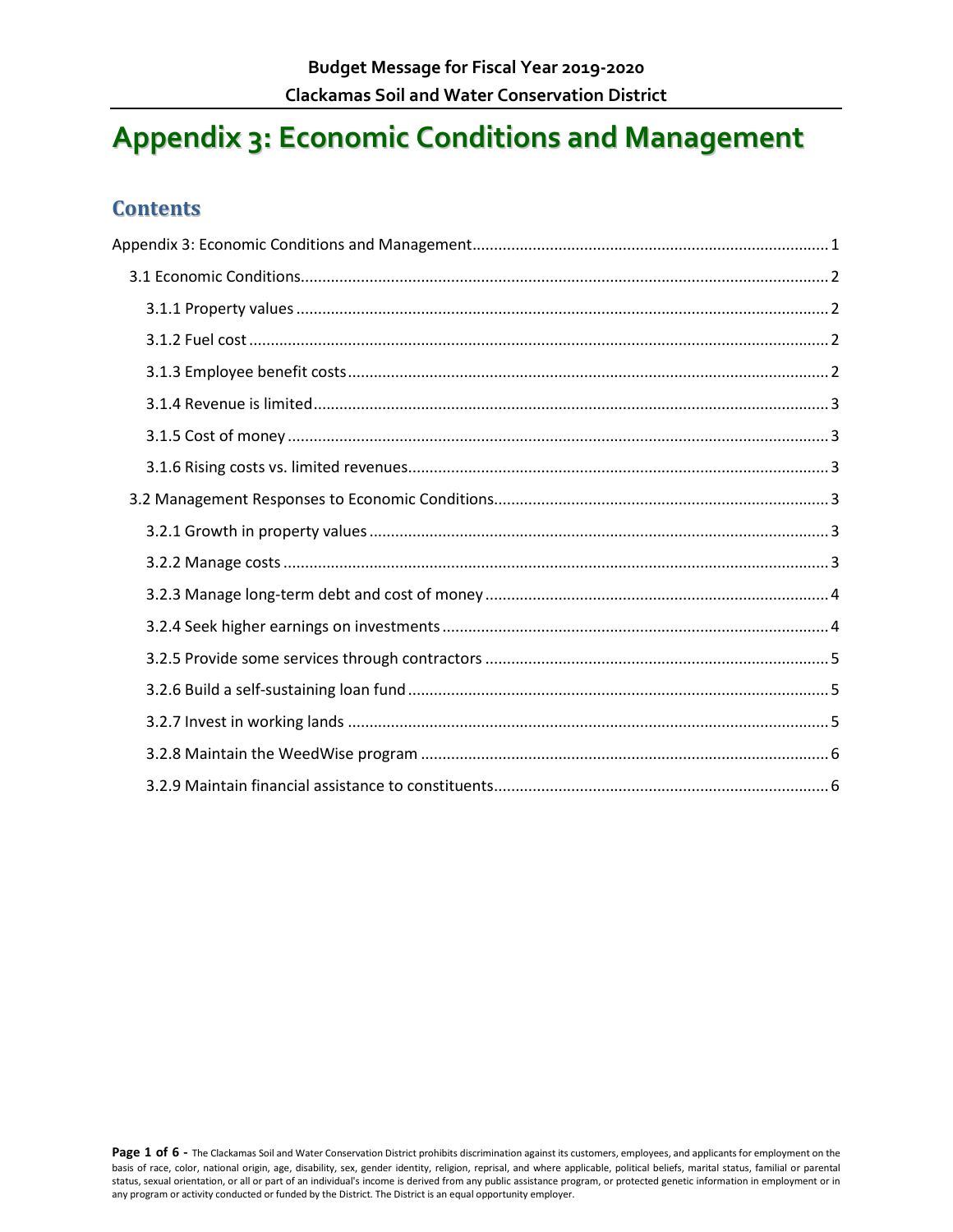# <span id="page-1-0"></span>**3.1 Economic Conditions**

### <span id="page-1-1"></span>**3.1.1 Property values**

Over the past four years, assessed valuation of real property in Clackamas County has grown.ga Property tax revenue has been increasing by more than three percent annually as construction activity and new home sales have increased.

### <span id="page-1-2"></span>**3.1.2 Fuel cost**

Fuel prices varied significantly over the past year, reaching a high point at the beginning of the current fiscal year, then dropping precipitously in the middle of the fiscal year. Currently, we see prices rebounding, heading toward the higher prices we experienced this past summer. The cost of fuel affects most goods and services procured by the District.

# **Overview**

- *Local economy growing*
- *Costs rising*
- *Manage costs and debt*
- *Seek good returns*
- *Continue assistance to cooperators*
- *Use contractors*
- *Grow the loan fund*
- *Invest in working lands*
- *Maintain WeedWise program/services*



#### <span id="page-1-3"></span>**3.1.3 Employee benefit costs**

While employee benefit costs continue to rise, participation in a large group mitigates much of that exposure. The District also implemented an "opt out" program that rewards employees when they acquire medical insurance elsewhere. The net cost of medical insurance premiums paid by the District are significantly decreased because of the incentive program

Page 2 of 6 - The Clackamas Soil and Water Conservation District prohibits discrimination against its customers, employees, and applicants for employment on the basis of race, color, national origin, age, disability, sex, gender identity, religion, reprisal, and where applicable, political beliefs, marital status, familial or parental status, sexual orientation, or all or part of an individual's income is derived from any public assistance program, or protected genetic information in employment or in any program or activity conducted or funded by the District. The District is an equal opportunity employer.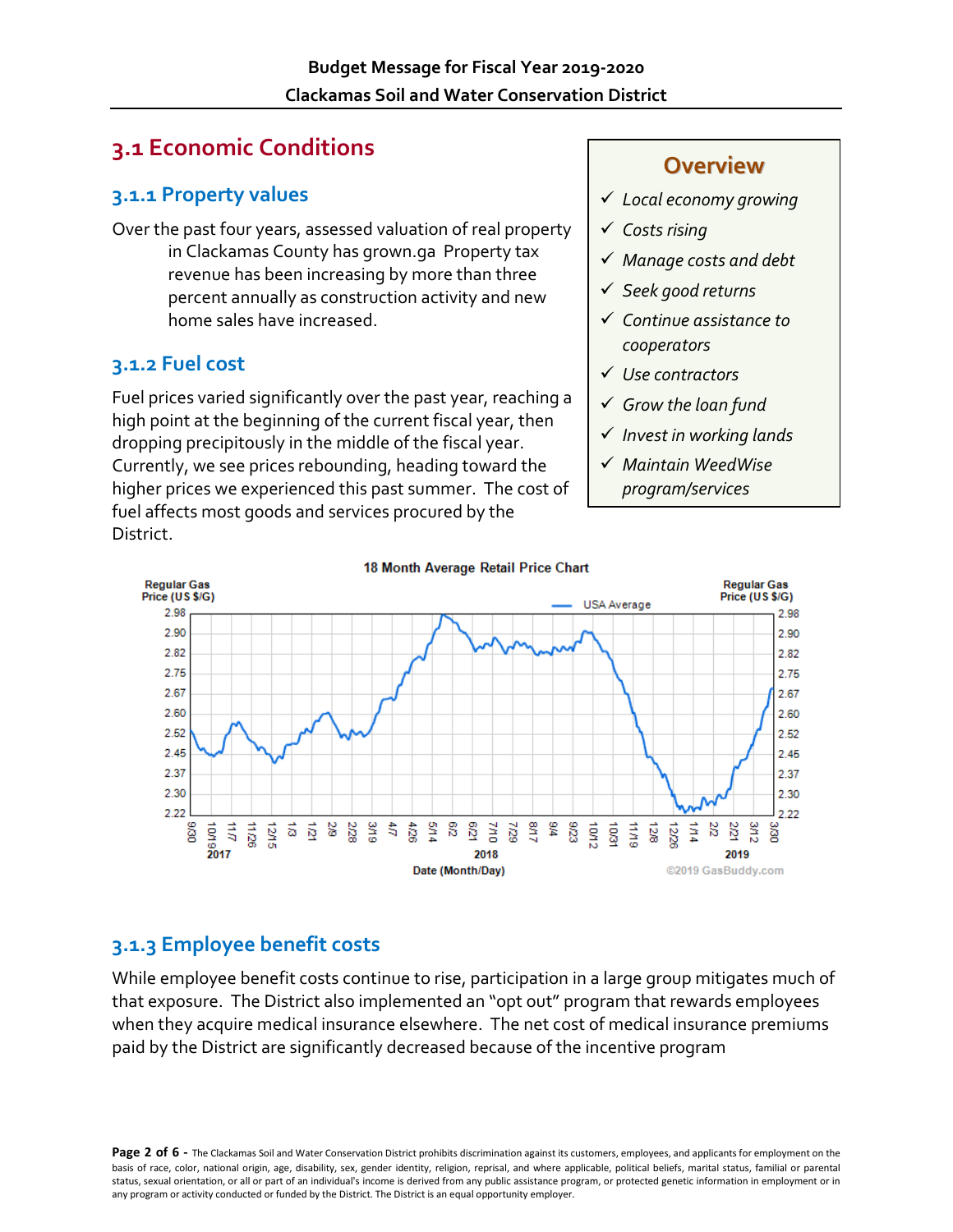### <span id="page-2-0"></span>**3.1.4 Revenue is limited**

For a tax-based public entity such as the District, opportunities to increase revenue are limited. The District's permanent tax rate is capped at five cents per thousand dollars (5¢/\$1,000) of assessed property value. To provide the maximum level of service possible, the District assesses the full tax of five cents per thousand.

Investment of money is also limited by state law, with restrictions favoring safety over earnings. The District continues to seek safe opportunities to increase earnings on investments.

### <span id="page-2-1"></span>**3.1.5 Cost of money**

The District benefits from being a public entity when borrowing funds. The large loan for the Conservation Resource Center project is expected to be for 15 years at 2.91% interest, and then 5 more years at a variable rate.

Other loans already received by the District are on terms very favorable to District. Interest rates are low, and for one large loan, a principal forgiveness clause means the District will not have to repay the entire loan proceeds.

### <span id="page-2-2"></span>**3.1.6 Rising costs vs. limited revenues**

The District seeks to balance rising costs against a capped revenue stream that is increasing slowly. Growth in property tax revenue is rising at about the same rate as inflation.

# <span id="page-2-3"></span>**3.2 Management Responses to Economic Conditions**

### <span id="page-2-4"></span>**3.2.1 Growth in property values**

The Budget Officer predicts that the value of assessed real property will continue to increase.

The Oregon State Constitution limits the annual increase in assessed property value for a property to three percent. Tax revenue received by the District has increased at more than three percent a year for the past several years in Clackamas County. More recently, it has increased by more than four percent.

Based on local economic conditions, historical growth, and an upward trend in property values in Clackamas County, the Budget Officer utilized a projected rate of growth in tax revenue of 4.0 percent in developing the FY 2019-2020 proposed budget.

#### <span id="page-2-5"></span>**3.2.2 Manage costs**

Managers watch expenditures and continually seek more efficient ways to improve service, promote safety, and reduce cost. Management's challenge is to improve services while managing costs so that costs remain less than the expected growth in revenues.

When fuel prices rise, the cost of goods and services often rise. Management seeks competitive prices and free or low-cost delivery options whenever possible. Controlling costs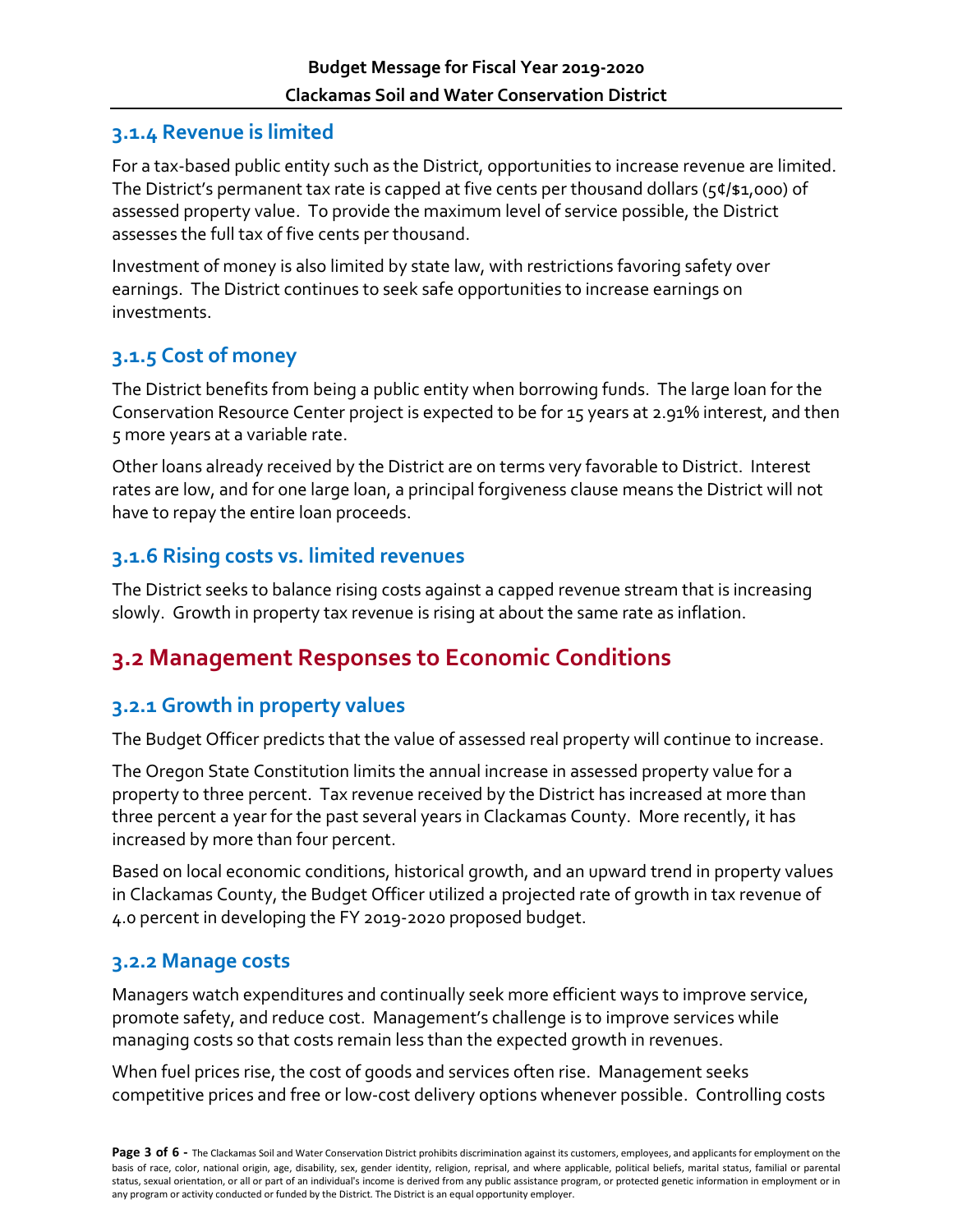is key to maintaining services within the limits of revenues and appropriations. The District believes that normal attrition and careful management will allow adequate control of operating costs for the foreseeable future.

Staffing is the District's greatest single cost center but it is also the primary vehicle for providing conservation help to constituents. Providing technical assistance to customers is a commitment made to voters in the very first sentence of Measure 3-221:

This permanent rate limit will enable Clackamas Soil and Water Conservation District to provide education and technical assistance to urban and rural residents, farmers, businesses, municipalities, and others to meet rising legal and public expectations for healthy and sustainable management of our land, air and water.

At the time this budget message is being written, the District projects that employee benefit costs will remain approximately level, primarily because the large group the District participates in has tended to buffer large swings in cost. Employee benefit costs remain one of the most significant unknowns when forecasting expenditures.

To help control the cost of benefits, the District adopted an "opt out" policy on January 1, 2017. This policy allows employees who have health care coverage elsewhere to decline coverage in the District's medical insurance plan, thus saving money for both the District and for the employee. Two employees currently opt out of District coverage, yielding a net reduction in expenditures by the District.

# <span id="page-3-0"></span>**3.2.3 Manage long-term debt and cost of money**

Long-term debt will increase due to providing more loan funding to landowners and from borrowing to finance the construction of the District's new Conservation Resource Center.

The long-term debt associated with making loans to landowners represents money that will come back to be used again by other customers. One of two loans from the Oregon Department of Environmental Quality was negotiated to include a principal forgiveness clause. The District expects to have to repay less than the amount borrowed.

The District has retained the Special Districts Association of Oregon's Advisory Services to obtain bids for funding the construction of the Conservation Resource Center. This approach allows the District to select the most advantageous terms for this significant loan.

# <span id="page-3-1"></span>**3.2.4 Seek higher earnings on investments**

The interest rate being earned on deposits in the Oregon State Treasury Local Government Investment Pool (LGIP) continues to rise. At the time this Budget Message was written, the District was earning 2.75% interest on deposits.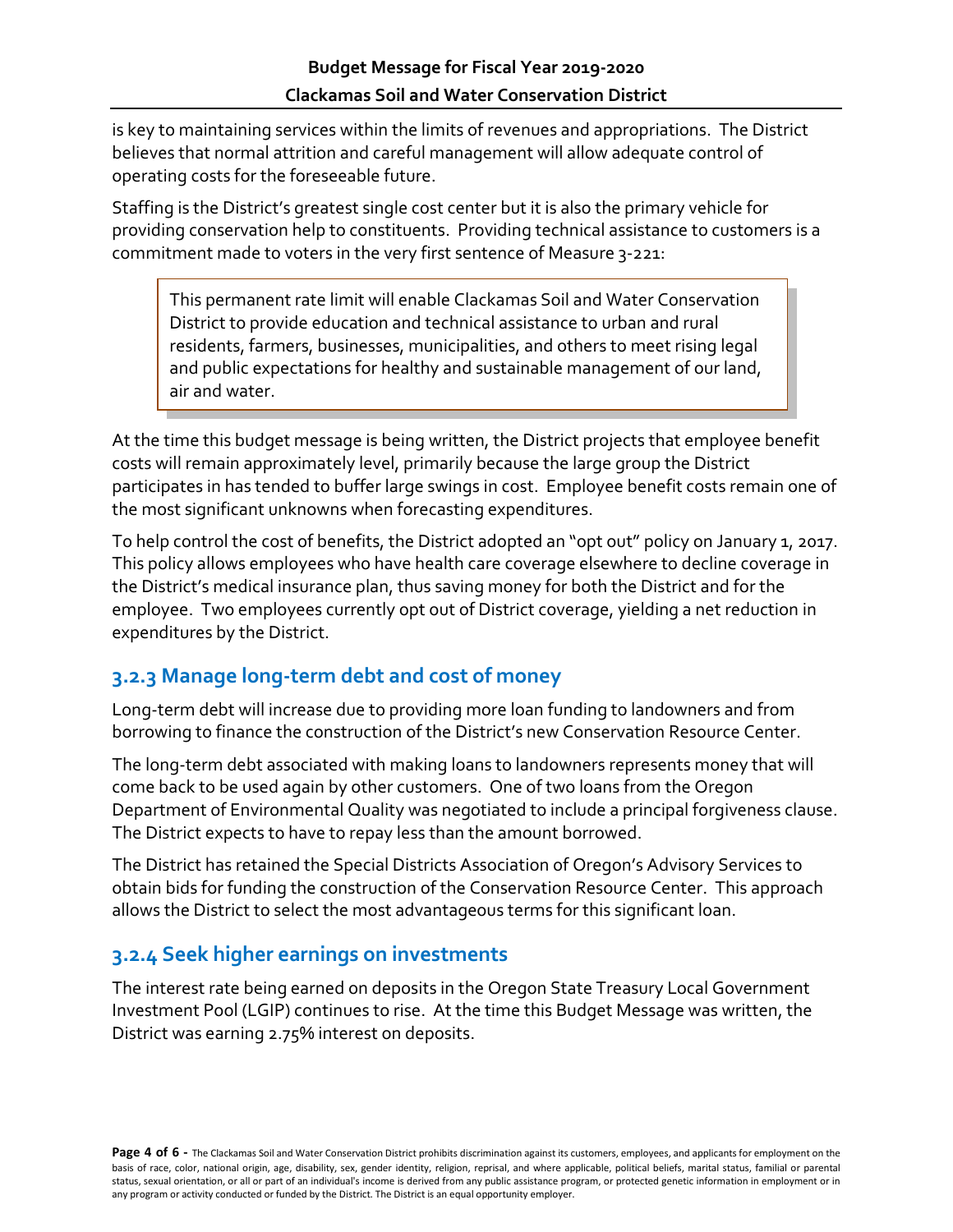Oregon Revised Statutes chapter 294.035 discusses limitations on investments of public funds by local governments. The District continues to seek investment vehicles available to Oregon local governments that provide safety and interest growth greater than inflation.

# <span id="page-4-0"></span>**3.2.5 Provide some services through contractors**

Rather than hire staff for some tasks and functions, the District will continue to utilize contractors for some activities. For example:

- the District obtains the services of an engineering technician through an intergovernmental agreement with another special purpose district, thus making this resource available to District constituents;
- we contract with an engineer for the review of some conservation designs;
- invasive weed treatments are primarily delivered through contractors; and
- the District provides partial support to the Backyard Habitat Certification Program as a way to help implement conservation actions within some urban areas.

These mechanisms allow the District to provide substantially more services without hiring additional staff.

# <span id="page-4-1"></span>**3.2.6 Build a self-sustaining loan fund**

The District has access to funds from the Department of Environmental Quality, awarded for us to address water quality and water quantity issues using loans. Loan repayments from landowners are used to fund new loans to other landowners, thus recycling these dollars for conservation activities.

In fiscal year 2017-2018, the District launched a septic system repair loan program in the Clackamas River watershed to protect water quality and habitat. This pilot program is intended to become a revolving loan fund. If warranted, the District may consider expanding this program in future years to other vulnerable parts of Clackamas County.

To date, no borrower has defaulted on loan payments. Some borrowers have repaid their loans early.

### <span id="page-4-2"></span>**3.2.7 Invest in working lands**

Measure 3-221 stated:

*"The permanent rate limit will support current District programs including conservation technical assistance, help for landowners navigating regulations, and cost-share funding for conservation projects to improve the quality of our streams, working lands and natural habitat for fish, wildlife, and people."* 

Conserving working lands is a key focus of the District's priorities. Farms, fields, and forests that are at risk of permanent loss or that provide unique, critical habitats represent focal points for our working lands strategy. Preserving our best agricultural soils is an important aspect of this effort.